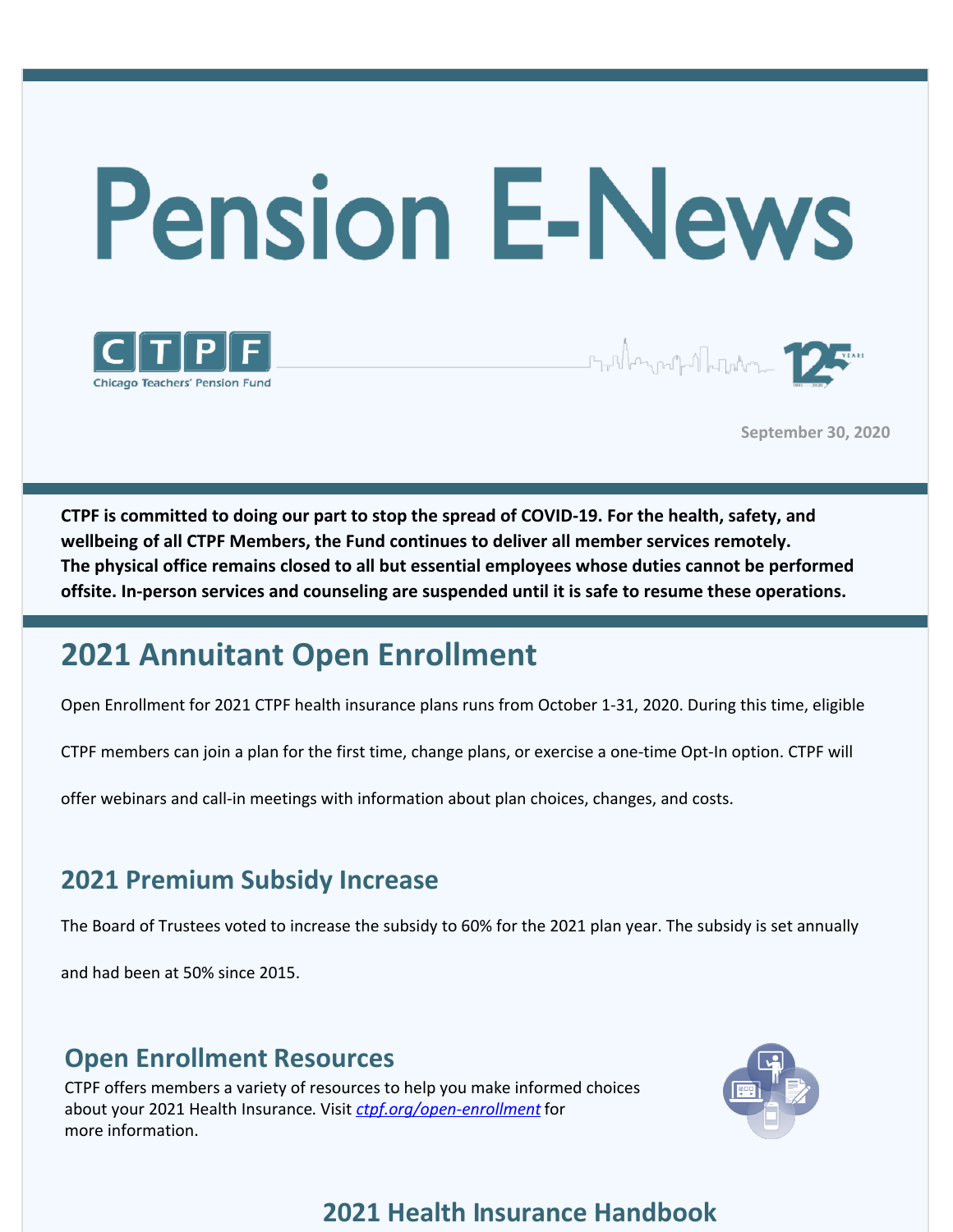

The 2021 *Health Insurance Handbook* offers an overview of plans and costs.

#### **[Click here](https://files.constantcontact.com/7826d993101/c4d22546-8f59-4cd1-a409-82161eb335d4.pdf) to download the 2021** *Health Insurance Handbook*

The Handbook includes a summary of 2021 changes, updates, and costs for Medicare and Non-Medicare Plans, and an enrollment form. This guide is your primary reference material for Open Enrollment so please review it carefully and save for future reference. Printed handbooks were mailed mid-September by first-class mail.

## **2021 Plan Changes & Updates**

All plans offered in 2020 will be offered in 2021. You do not need to take any action to stay enrolled**Click here** for a summary of changes for Medicare and Non-Medicare plans that become effective in 2021.

### **Education & Vendor Weeks**

CTPF will host information sessions the week of October 5-9, 2020, and Plan vendors will offer presentations the week of October 12-16, 2020. Registration information for all seminars and call-in sessions can be found at **[ctpf.org/calendar.](http://ctpf.org/calendar.)**

**FAQ's [Click here to review Medicare FAQ's](https://files.constantcontact.com/7826d993101/bd8b0503-1176-4e35-aad5-597ea382db1a.pdf).**

**[Click here to review Non-Medicare FAQ's](https://files.constantcontact.com/7826d993101/7fa5abb8-6def-4a6f-9189-8632cd6b377f.pdf).**

## **Teacher Trustee Election Reminder**

November 2-6, 2020, CTPF is scheduled to hold an election for two Teacher Trustees who will serve three-year terms from November 2020 - November 2023.



October 23, 2020, CTPF's election agent will send voting instructions by U.S. Mail to teachers' home addresses. Online voting will open November 2, 2020, at 8:00 a.m. (CT) and closes November 6, 2020 at 5:00 p.m. (CT). Reminder emails with voting credentials will be sentto individuals with email addresses on file.

#### **More Information**

Visit CTPF's [Election Centra](https://www.ctpf.org/2020-election-central)l for additional information. Find th[e 2020 Election policy](https://www.ctpf.org/sites/main/files/file-attachments/amended_election_policy_8.21.20_djh.pdf) here.

# **CTPF Submits Eleventh Annual Report on Illinois Economic**

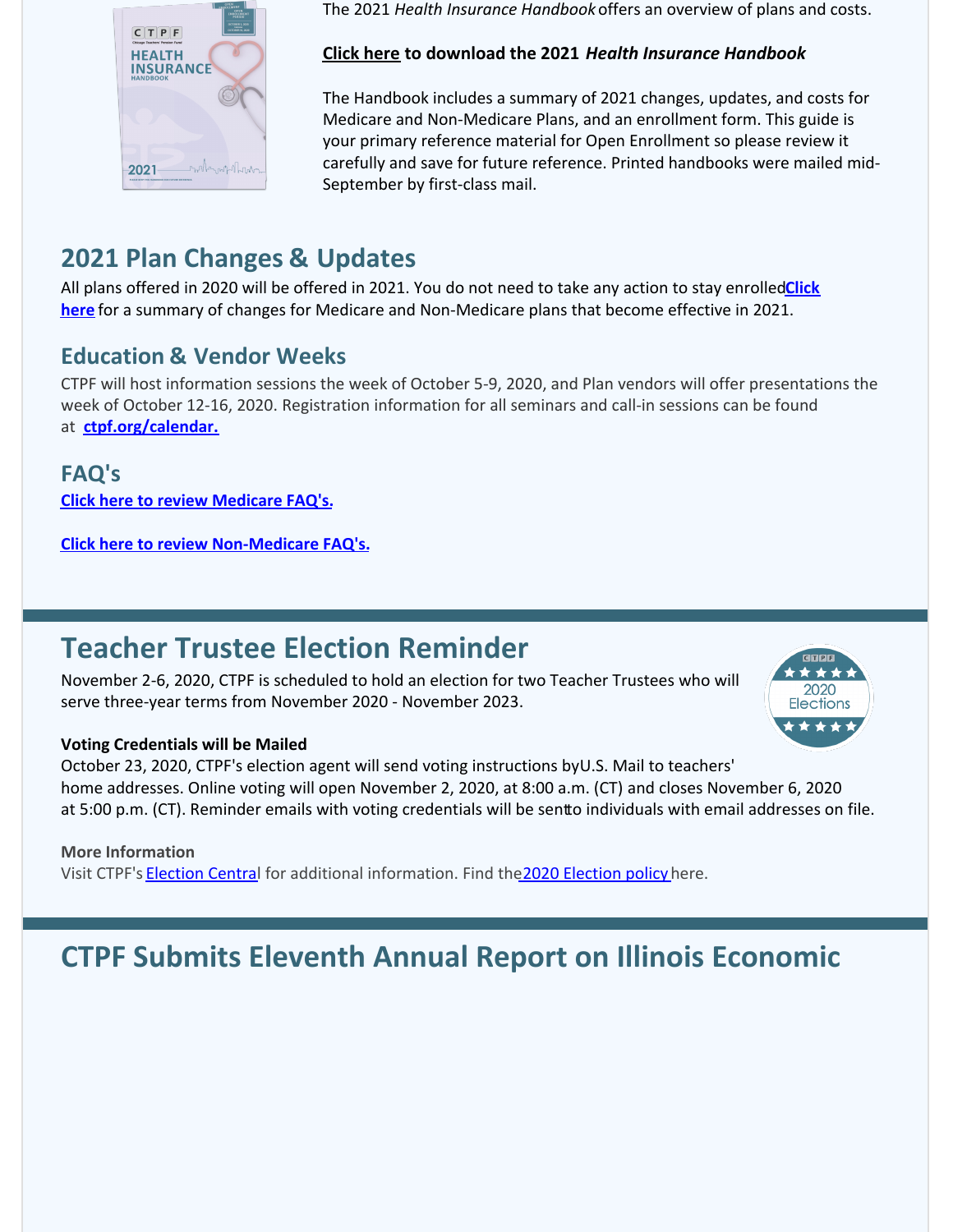## **Opportunity Investments**

The Chicago Teachers' Pension Fund (CTPF) submitted its eleventh annual report on Illinois Economic Opportunity Investments to the Governor and the General Assembly. As of June 30, 2020, CTPF employed 19 Illinois-based investment managers who managed assets with a market value of \$2.4 billion. These assets represented 22.2% of CTPF's investment portfolio.

"CTPF Trustees and staff have a strong commitment to the economy of the State of Illinois. For nearly a decade, Illinois-managed assets have accounted for a significant percentage of our total fund. We are proud to promote economic activity in Illinois through our holdings and our use of Illinois-based external managers and broker/dealers," stated, Executive Director Charles A. Burbridge.



[Find the report here.](https://www.ctpf.org/sites/main/files/file-attachments/2020_ctpf_illinois_economic_report__0_0.pdf)

### **Retired Members: Return to Work Reminders**

The Illinois Pension Code provides that a CTPF retiree may return to work as a temporary and non-annual employee for the Chicago Board of Education and/or Chicago charter schools (Employer) under certain limited circumstances.

| <b>Retiree Type</b>                                                                 | <b>Employment Limit</b> | <b>Compensation Limit</b>                                                                                                                         |
|-------------------------------------------------------------------------------------|-------------------------|---------------------------------------------------------------------------------------------------------------------------------------------------|
| <b>CTPF retirees who only teach Drivers</b><br>Education courses in the school year | 900 hours               | \$30,000, or the daily rate paid to retired<br>principals multiplied by 100 for individuals who<br>retired with 5 years of service as a Principal |
| All other CTPF retirees                                                             | $120$ days*             | \$30,000, or the daily rate paid to retired<br>principals multiplied by 100 for individuals who<br>retired with 5 years of service as a Principal |

*\* A day is defined as 1 hour or more*

A retiree who exceeds either the Employment Limit **or** the Compensation Limit exceeds the statutory return to work limitation, which may have serious financial consequences, including:

- suspension of future retirement benefits through the end of the school year, and
- repayment of retirement benefits from the date the limit was exceeded through the end of the school year, including health insurance subsidies received.

#### **Additional Information**

Forms can also be foundonline at or requested from the Member Services Department at 312.641.4464 (leave a message and your call will be returned)or email memberservices@ctpf.org.

# **CTPF COVID-19 Information & Resources**

CTPF has created our COVID-19 Response websitectpf.org/covid-19. This website link provides you with CTPF up-

to-date information on the Fund's operations during the pandemic.

| <b>Leave a Voicemail or Email Member Services</b>                          |  |  |
|----------------------------------------------------------------------------|--|--|
| Member Services staff is answering questions and providing phone and video |  |  |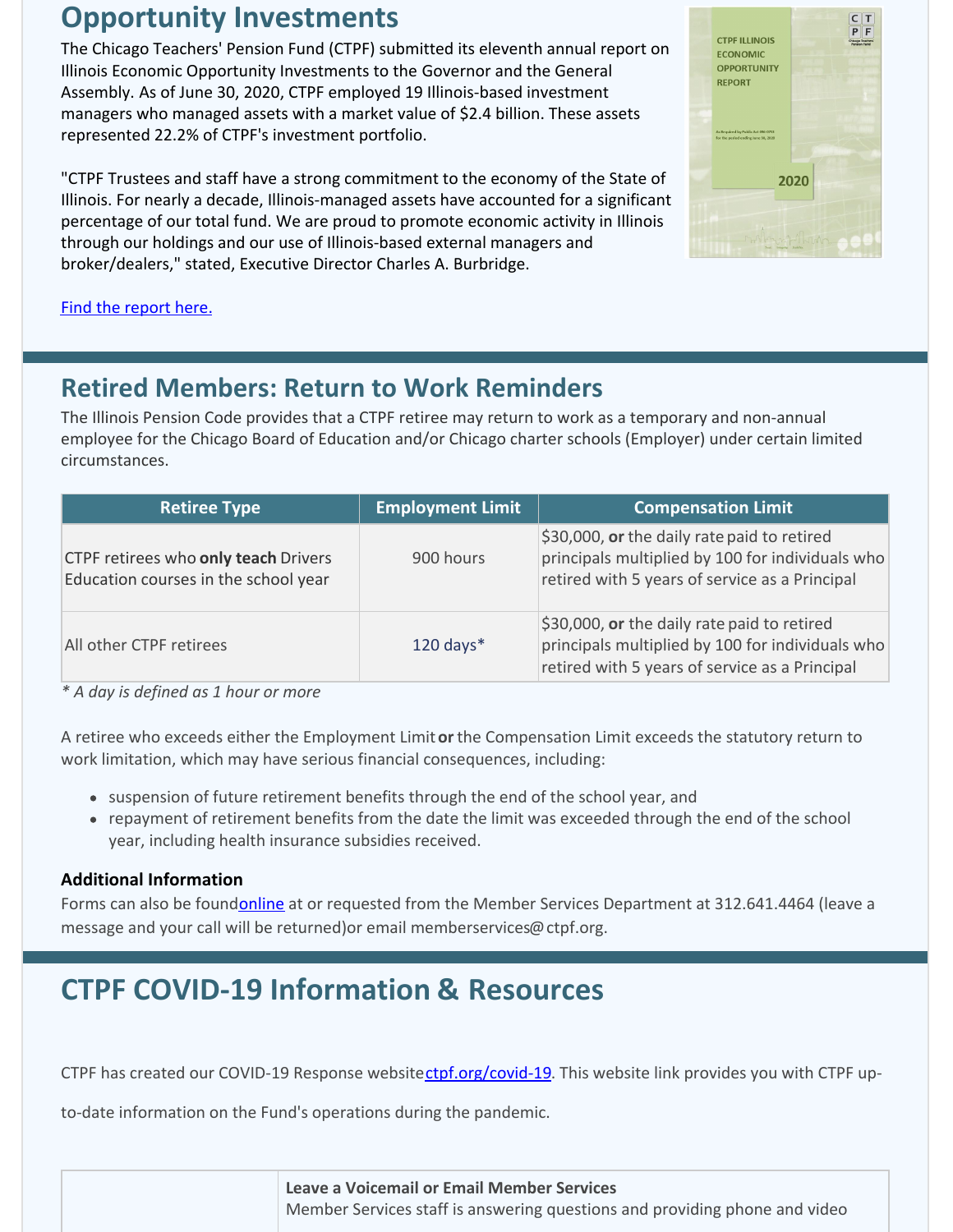| counseling. Call 312.641.4464 (leave a message and your call will be returned), or<br>email <b>Memberservices@ ctpf.org</b> for assistance. Calls will be forwarded to<br>voicemail. Leave a message clearly stating your name, phone number, and the<br>nature of your inquiry. Your call will be returned as soon as possible.                                    |
|---------------------------------------------------------------------------------------------------------------------------------------------------------------------------------------------------------------------------------------------------------------------------------------------------------------------------------------------------------------------|
| <b>Submit Documents Electronically</b><br>During the pandemic, CTPF staff does not have immediate access to incoming<br>mail, and U.S. mail processing may be delayed. The best way to send benefit<br>applications and documents to CTPF is by fax 312.641.7185 or email an<br>attachment (.pdf or .jpg) to imaging@ctpf.org.                                      |
| <b>Help with Scanning</b><br>Need to scan a document to email to CTPF but you don't have a scanner? A<br>printer or smartphone scanning app or smartphone camera can help you get the<br>job done. Click here for more information on scanning.                                                                                                                     |
| <b>Remote Notary Available</b><br>CTPF now offers remote notarization for CTPF documents. Members who would<br>like to use remote notary services should call 312.641.4464 (leave a message and<br>your call will be returned), or email Memberservices@ctpf.org, and request a<br>video conference for notarization. Find more information here.                   |
| <b>CTPF Health Plan Information</b><br>All CTPF health insurance plans for annuitants offer coverage for COVID-19<br>diagnosis and treatment, and some have added additional telehealth and mental<br>health benefits. Find more information here, call the number your health<br>insurance card, or visit your carrier's website for specific benefit information. |

## **Pension Payment Schedule**

The schedule for mailing checks and direct deposit dates through January 2021 is listed below. **[Click here](https://www.ctpf.org/pension-payments)** for the full schedule.

| <b>Month</b>  | Last Day to<br><b>Submit an Address or Tax</b><br><b>Withholding Change</b> | <b>Check Mailing Date</b> | <b>Direct Deposit Date</b> |
|---------------|-----------------------------------------------------------------------------|---------------------------|----------------------------|
| October 2020  | September 15, 2020                                                          | September 29, 2020        | October 1, 2020            |
| November 2020 | October 15, 2020                                                            | October 29, 2020          | November 2, 2020           |
| December 2020 | November 12, 2020                                                           | November 25, 2020         | December 1, 2020           |
| January 2021  | December 15, 2020                                                           | December 30, 2020         | January 2, 2021            |

# **Employer Contribution Reporting**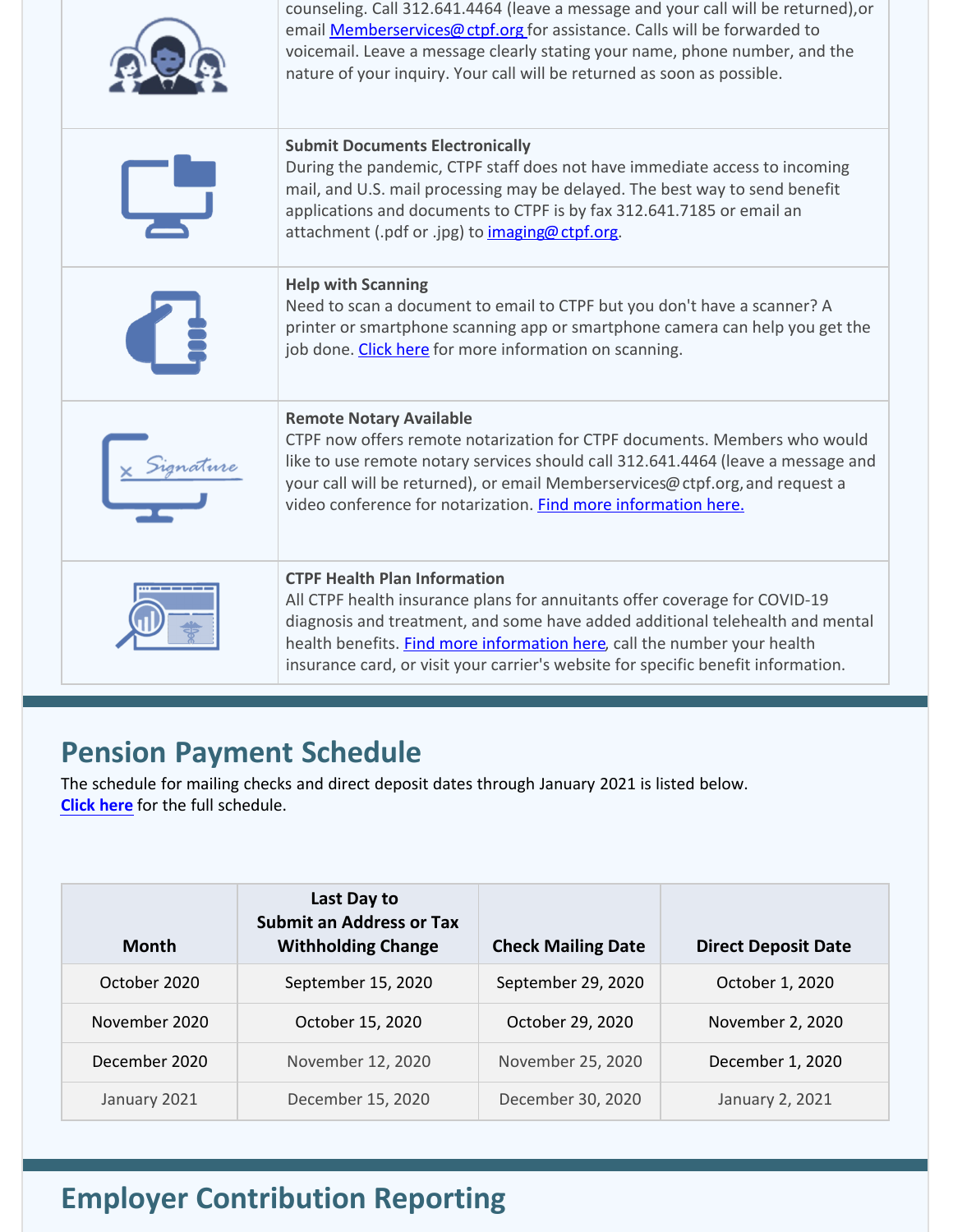Each pay period, Employers remit employee pension contributions to CTPF. Illinois law requires that these

contributions be made within a certain time period. If the Employer does not send the funds within the required time, penalties may be assessed. Find the most recent list of delinquent employers [here](http://ctpf.org/employer-contribution-reporting).

## **Whistleblower Reporting Notice**

The Chicago Teachers' Pension Fund (CTPF) has a whistleblower reporting hotline where complaints may be submitted through an interview, anonymously, or self-identified. The hotline is available for CTPF members, employees, and other parties who engage with CTPF. Complaints may also be submitted online, emailed, or faxed. Find more information at [ctpf.org/whistleblower-reporting](http://ctpf.org/whistleblower-reporting).



**CALENDAR OF EVENTS** 

Calendar at [ctpf.org/calendar](http://www.ctpf.org/calendar).

#### **STAY CONNECTED & SPREAD THE WORD**

While we must be physically apart, we will continue to email regularly to keep you updated on the ever-evolving situation. CTPF will continue to share information at [ctpf.org](http://ctpf.org) on social media, in E-Lerts, and in E-News. We also encourage you to connect with CTPF on social media; many of CTPF's more than 88,000 members are active on either Facebook, Twitter, and LinkedIn.

Please consider forwarding this email to a friend who may be a fellow member or pensioner. Register for email updates [here.](https://www.ctpf.org/)



#### **CTPF BOARD OF TRUSTEES**

Jeffery Blackwell, *President* Mary Sharon Reilly, *Vice President*

Gregory Redfeairn, *Financial Secretary* Jacquelyn Price Ward, *Recording Secretary*

James Cavallero Gervaise Clay Miguel del Valle Lois Nelson

Tina Padilla Maria J. Rodriguez Jerry Travlos Dwayne Truss

Charles A. Burbridge, *Executive Director*